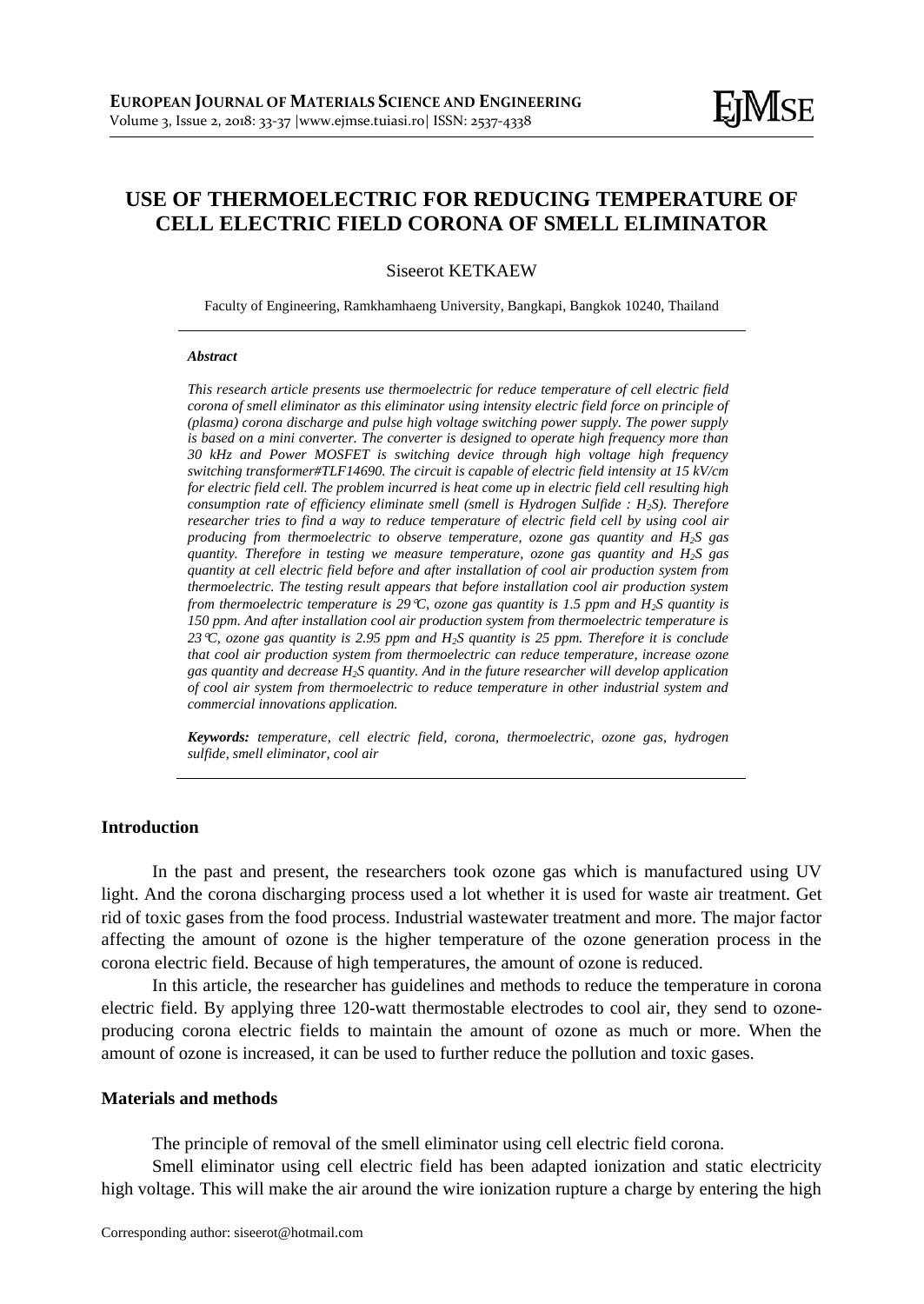voltage direct current to the corona wire. This will cause the electric field intensity at the wire surface. When atoms or molecules of air into the air to break down by the principle that the atoms or molecules of the gas get enough energy to make it out to one electron. Atoms or molecules that have a positive charge are called the ionization process to separate the electrons from the particles of the gas. The process by which an electron is removed from a solid is called electron emission. In this way, electron is removed from the electrodes. A process, that is crucial will make the gas conductivity up. The energy from the electric field makes the air has got high intensity until it breaks and causing ozone. The ozone will eliminate odors and it can kill germs in the air as well.

The internal structure of the smell eliminator using cell electric field corona. It consists of the following sections.

Part 1: Pre - filter and blower.

Part 2: High voltage flyback converter circuit for generate high voltage.

Part 3: Cell electric field corona.



**Fig. 1.** The internal structure of the smell eliminator with cell electric field.

Fig. 1 shows DIY Kit Thermoelectric Peltier Cooler Refrigeration Cooling System Heat Sink Conduction Module +  $Fan + TEC1-12706$  shown in Fig. 2. [1]

Specifications:

- 1. Semiconductor Chilling Plate: TEC1-12706
- 2. Size: 40 \* 40 \* 3.75mm
- 3. Internal Resistance: 2.1~2.4Ω
- 4. Max. Temperature Difference: 67°C Above
- 5. Rated Voltage: 12V (Vmax. 15V, Starting Current 5.8A)
- 6. Working Current: Imax.=4~4.6A(Rated 12V)
- 7. Refrigeration Power: Max. 50~60W
- 8. Working Environment: -55~83°C
- 9. Sealing Process: Standard 704 silicon rubber sealing all sides

10. Fan: DC 12V

- 11. Conduction Module Size: 60 \* 45 \* 21mm
- 12. Water Block Size: 40 \* 40 \* 12mm
- 13. Fan Size: 40 \* 40 \* 10mm
- 14. Package Size: 12 \* 9 \* 7cm / 4.72 \* 3.54 \* 2.75in
- 15. Package Weight: 211g / 7.44oz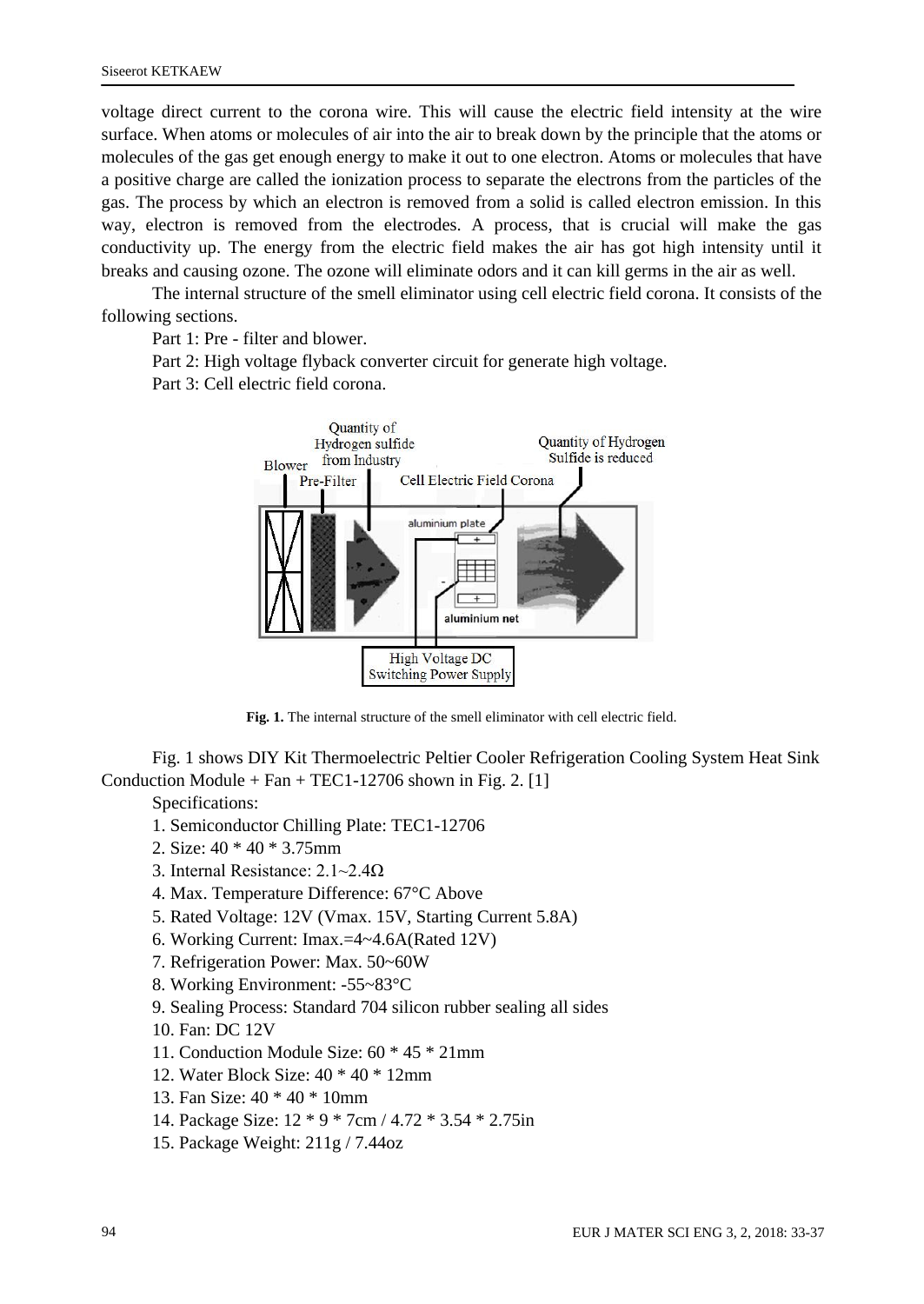

**Fig. 2.** (a) Thermoelectric Peltier TEC1-12706 and (b) Deduce high temperature using cooling system by water. [1]

## **Results and discussion**

In Fig. 3 shows diagram block of the experiment result of temperature and ozone quantity and H2S quantity measurement (before and after installation cool air production system).



**Fig. 3.** Block diagram of the testing.



**Fig. 4.** Used cool air production from thermoelectric application for cell electric field corona.

The results of the temperature measurement, ozone gas quantity measurement and H2S quantity measurement of cell electric field corona of smell eliminator (before and after installation cool air production system from thermoelectric shown in table 1.

The results of of temperature, input power, output power of high power switched power supply circuit (before and after installation cool air production system shown in table 1.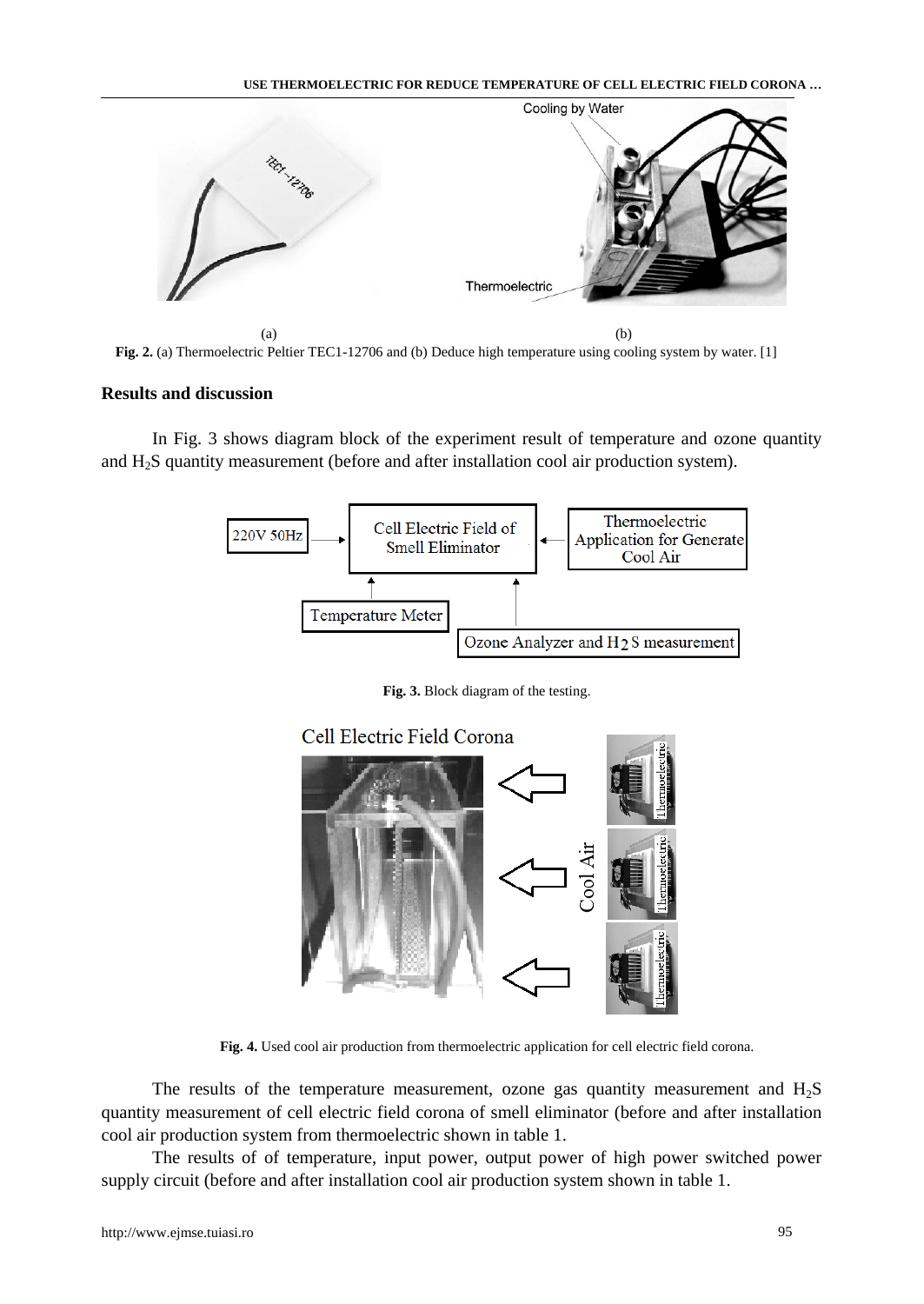| cool air production system from<br>thermoelectric | $T (^{\circ}C)$ | Ozone Gas<br>Quantity (ppm) | $H_2S$ quantity (ppm) |
|---------------------------------------------------|-----------------|-----------------------------|-----------------------|
| before installation                               | 29              | 1.5                         | 150                   |
| after installation                                |                 | 2.95                        | 25                    |

**Table 1.** The measurement result of temperature, input power, output power of high power switched power supply circuit (before and after installation cool air production system.

Parameter of Table 1:

T is temperature of of cell electric field corona of smell eliminator  $(^{\circ}C)$ 

Ozone Gas Quantity is ozone gas quantity of cell electric field corona of smell eliminator (ppm). H2S quantity is Hydrogen Sulfide quantity (ppm)

The results of FFT (Harmonics) measurement of input current of high voltage DC switching power supply part

From Fig. 1 shows the testing of FFT (Harmonics) measurement of input current of high voltage DC switching power supply (before installation cool air production system) shown in Fig. 5 (a) and (b) FFT signal of input current of high voltage DC switching power supply (after installation cool air production system) shown in Fig. 6 (b).



**Fig. 5.** (a) FFT signal of input current (before installation cool air production system) and (b) FFT signal of input current (after installation cool air production system)

From Fig. 5. (a) shows the amount of current harmonics of the order 3, 5, 7, 9 and 11 will increase (While not the cooling from thermoelectrics). But when the cooling from thermoelectrics makes the quantity of current harmonics of the order 3, 5, 7, 9 and 11 is reduced because of the quantity of heat decreased respectively as Fig. 5 (b).

### **Conclusion**

Table 1 shows that cold air produced from thermoelectric and sent to corona electric field cells to reduce the temperature. It affects the amount of ozone and the amount of hydrogen sulfide. As before the thermoelectric was installed to produce the coolant delivered to the electric field cell the researcher measured 29°C of ozone, 1.5 ppm, and 150 ppm of hydrogen sulfide and the part of high voltage power supply produces the harmonics quantity to order 3, 5, 7, 9 and order 11 as also shown in Fig. 5.(a). But after installing thermocouples to send cold to the field researcher can measure the temperature by 23°C, the amount of ozone will increase to 2.95 ppm and the amount of hydrogen sulfide will be reduced to 25 ppm and the part of harmonics quantity of high voltage